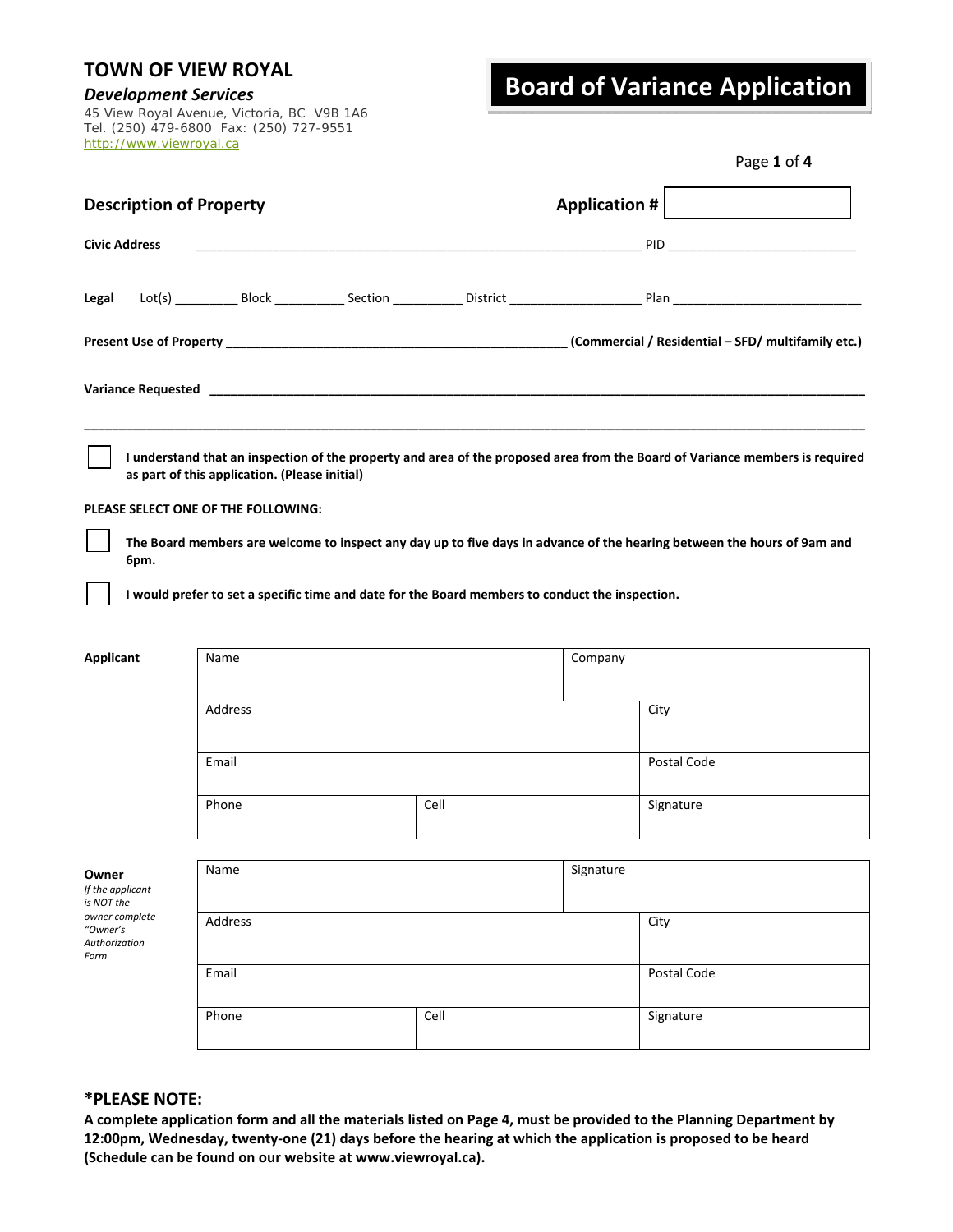# **Development Services**<br>45 View Royal Avenue, Victoria, BC V9B 1A6

Tel. (250) 479-6800 Fax: (250) 727-9551 http://www.viewroyal.ca

## **Board of Variance Application**

Page **2** of **4**

## Authorization of Owner to make an Application (if not applicable leave blank)

| Date:                                                          |                        |      |  |
|----------------------------------------------------------------|------------------------|------|--|
|                                                                |                        |      |  |
|                                                                |                        |      |  |
|                                                                |                        |      |  |
|                                                                |                        |      |  |
|                                                                | (please print name(s)) |      |  |
| to apply for a Board of Variance Application on my/our behalf. |                        |      |  |
| Name (please print)                                            | Signature of Owner     | Date |  |
| Name (please print)                                            | Signature of Owner     | Date |  |
| Name (please print)                                            | Signature of Owner     | Date |  |
| (please print)<br>Name                                         | Signature of Owner     | Date |  |

Personal information collected on this form is collected for the purpose of processing this application and for administration and enforcement. The personal information is collected under the authority of the *Local Government Act* and pursuant to *Section 26 of the Freedom of Information and Protection of Privacy Act*. If you have any questions about this collection, contact the Director of Planning, 45 View Royal Avenue, Victoria, BC, V9B 1A6. Ph. 250‐479‐6800.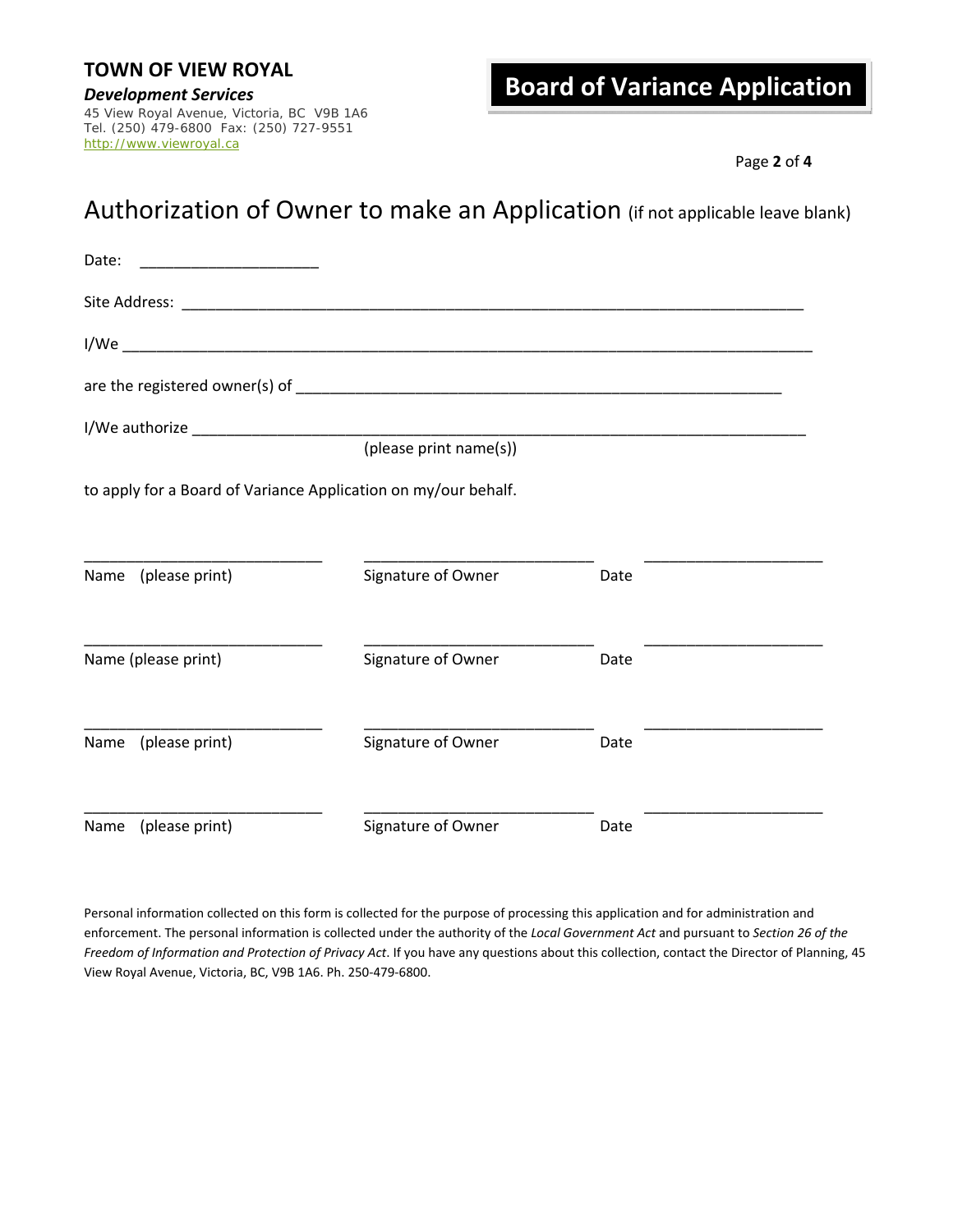*Development Services* 45 View Royal Avenue, Victoria, BC V9B 1A6 Tel. (250) 479-6800 Fax: (250) 727-9551 http://www.viewroyal.ca

## **Board of Variance Application**

Page **3** of **4**

## Important Information

- The properties' address must be clearly identified and the property fully accessible to the Board members
- Decisions of the Board are final and if not acted upon will expire two (2) years from the approval date
- While not a legal requirement, it is advisable to discuss the proposed plans with your immediate neighbours prior to making application to the Board.

## Other Information

You may apply to the Board for a minor variance if you feel compliance with any of the following topics/bylaws will cause undue hardship:

- A zoning regulation within the Land Use Bylaw respecting the siting, dimensions, or size of a structure
- A tree protection regulation within the Tree Protection Bylaw
- The prohibition against structural additions or alterations to buildings containing a non-conforming use

You may also apply to the Board to set aside the determination of the Building Inspector that the amount of damage to a non‐conforming structure exceeds seventy‐five percent (75%) of its value above foundations.

The Board may grant a minor variance provided in the Board's opinion the variance does not:

- Result in inappropriate development of the site
- Substantially affect the use and enjoyment of adjacent properties
- Vary permitted uses or densities under the Land Use Bylaw
- Defeat the intent of the bylaw
- Adversely affect the natural environment

#### **What is a minor variance?**

This is determined by the Board and is not defined in BC legislation.

#### **What is undue hardship?**

Undue hardship is determined by the Board but is normally related to aspects of the site as opposed to general hardships in the area or hardships generated by the owner.

### Rationale for Your Proposal

A complete application includes a letter to the Board of Variance explaining the variance(s) being requested and why it is a hardship to comply with the Land Use Bylaw or Tree Protection Bylaws. This is required to assist the Board of Variance and the community in the review of your proposal. The following questions are provided to guide you in the preparation of your letter (some or all may be applicable):

• Does your proposal complement or improve conditions in the surrounding area? What effect would this proposal have on the immediate neighbours? Consider activity levels, removal of natural landscape and trees, privacy, views etc.? What mitigation measures are being provided?